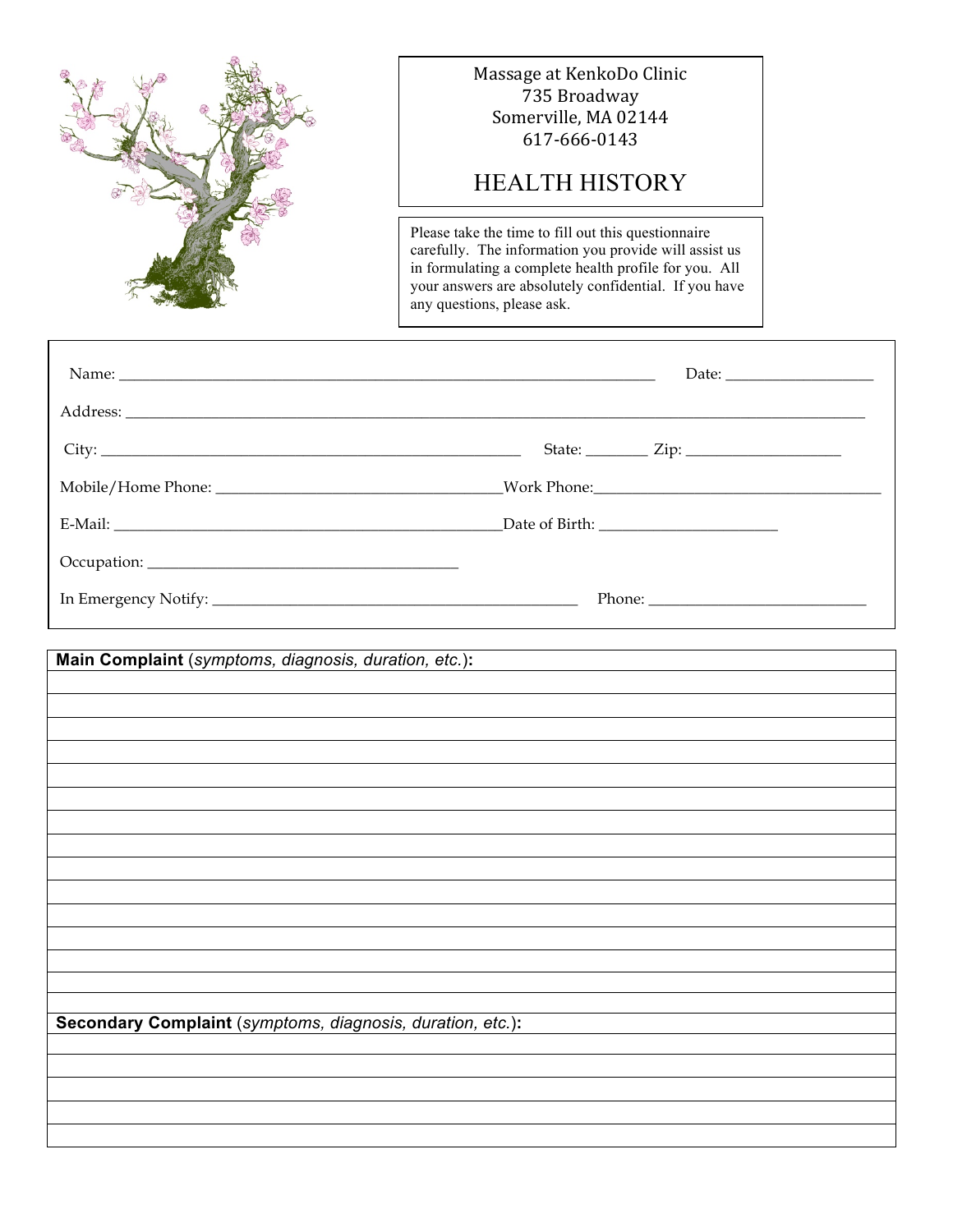

**Allergies** (chemical, environmental, food, drugs, etc.)**:**

**Medications** (names & dosages) Please attach an additional page if necessary:

### **Vitamins/Supplements/Herbs:**

| Exercise :<br>Days per week | Length of workout | Type of Activity   |                  |
|-----------------------------|-------------------|--------------------|------------------|
| Diet:<br>Meals per day      | <b>Snacks</b>     | Caffeinated Drinks | Alcohol per week |

**What makes your condition better?** (Rest, movement, heat, cold, fresh air, eating, etc.):

**What makes your condition worse? (**Stress, fatigue, heat, certain foods, damp days etc.):